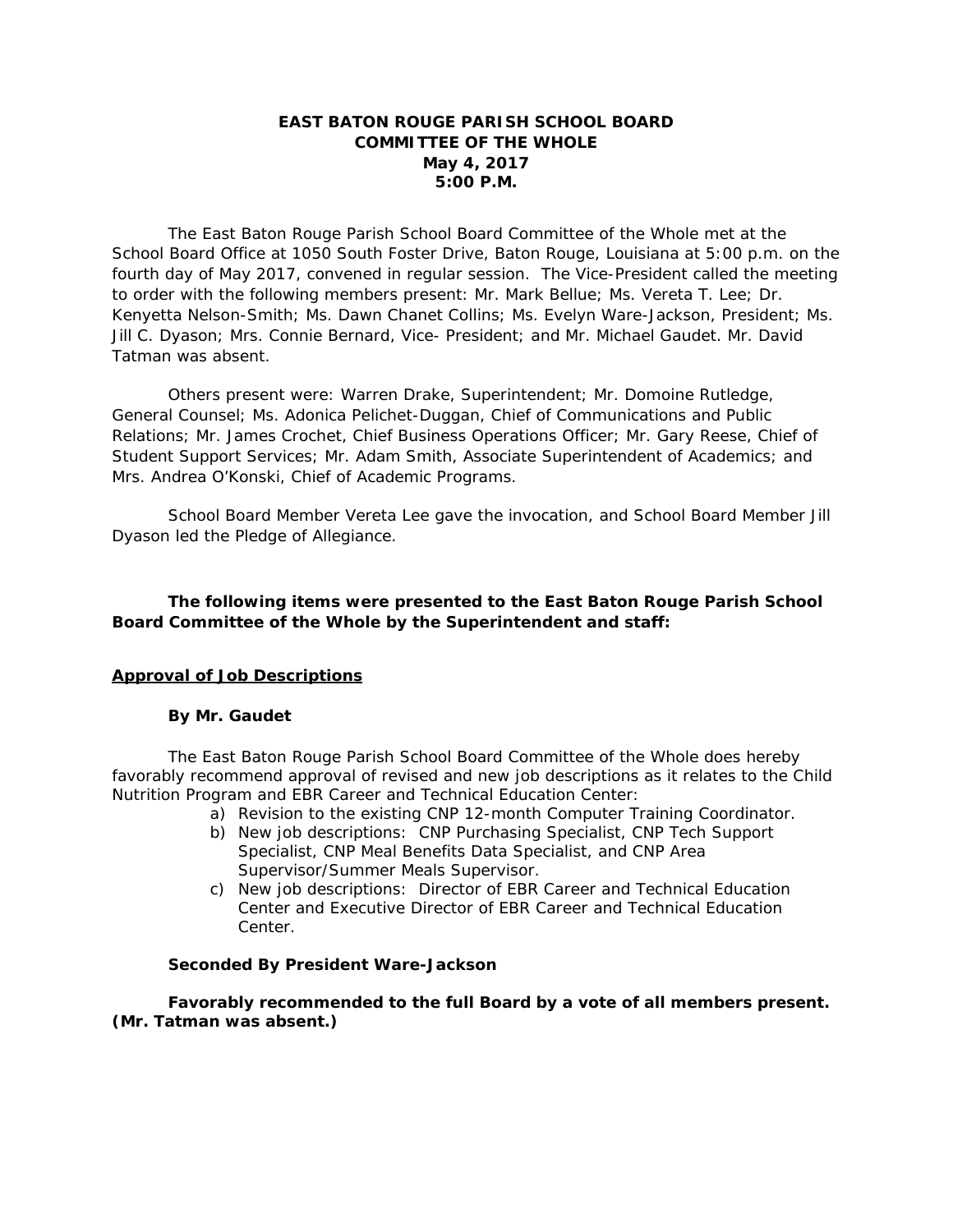# **Approval of Healthcare Rates and Renewals**

### **By Mr. Bellue**

The East Baton Rouge Parish School Board Committee of the Whole does hereby favorably recommend approval of the following:

- a) Proposed 2018 health care rates for active employees, non-Medicare, and Medicare eligible retirees participating in the BlueCross BlueShield of Louisiana administered district program.
- b) Contract renewal with AlwaysCare for dental/vision and the proposed 2018 rates.
- c) Contract renewal with BlueCross BlueShield of Louisiana for three (3) years beginning January 1, 2018, through December 31, 2020.
- d) Contract approval with Ochsner Health System for biometric screening.

## **Seconded By Mr. Gaudet**

**The vote on the motion was as follows:** 

 **Yeas: (6) Mr. Bellue, Ms. Lee, Ms. Collins, President Ware-Jackson, Mr. Gaudet, Vice-President Bernard** 

 **Nays: (0)** 

| Abstained: (2) | Dr. Nelson-Smith and Ms. Dyason |
|----------------|---------------------------------|
|                |                                 |

 **Absent: (1) Mr. Tatman** 

**The motion was favorably recommended to the full Board.** 

## **Approval of Official Journal**

## **By President Ware-Jackson**

The East Baton Rouge Parish School Board Committee of the Whole does hereby favorably recommend authorization to select The Advocate as the Official Journal of the East Baton Rouge Parish School System for the 2017-2018 school year, which will be used for the publication of the Board's proceedings, financial statements, legal advertisements (including Bids/RFPs), and any other advertising requirements.

## **Seconded By Dr. Nelson-Smith**

**Favorably recommended to the full Board by a vote of all members present. (Mr. Tatman was absent.)** 

## **Staff to Advertise, Accept the Low Bid**

 **By Mr. Bellue**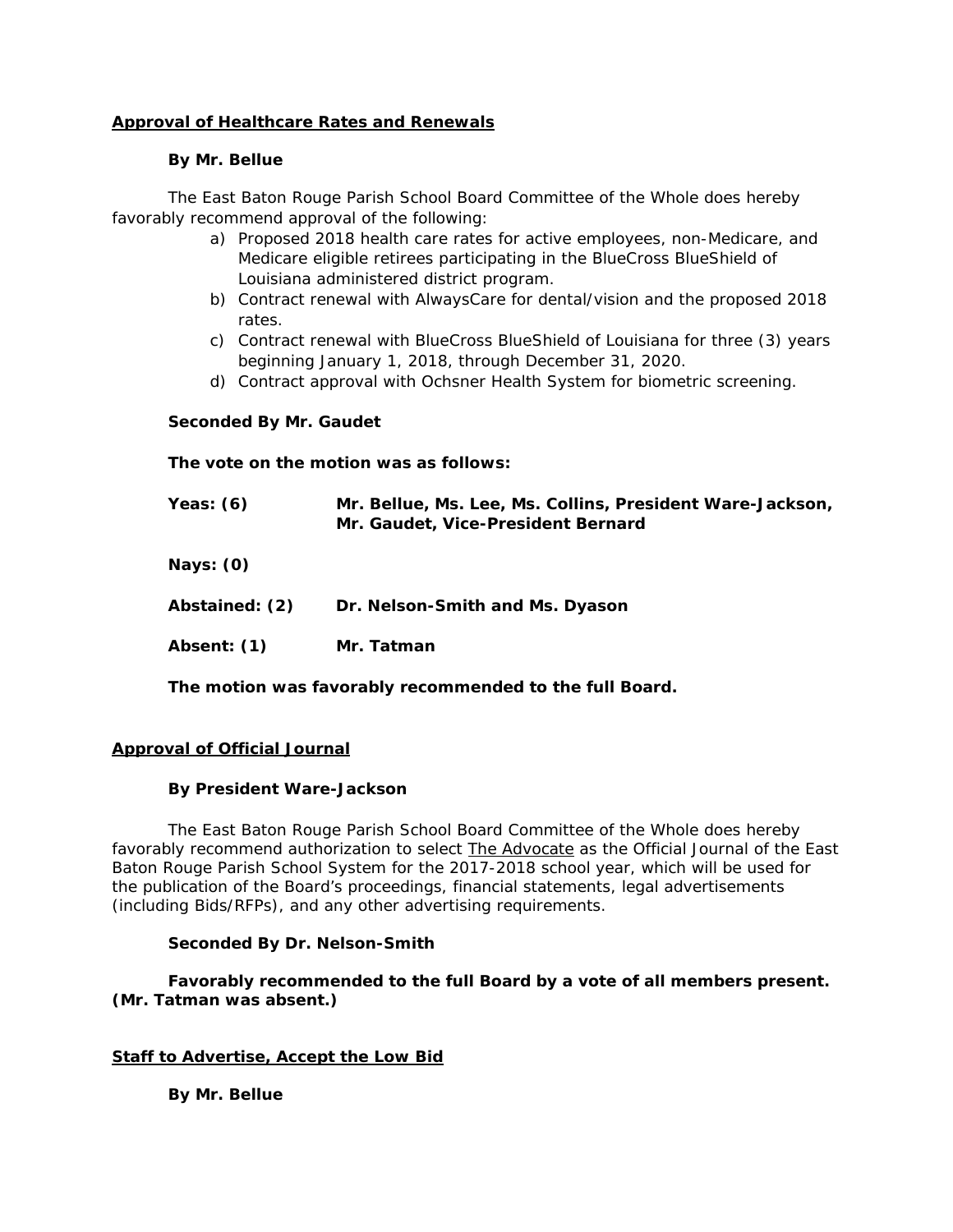The East Baton Rouge Parish School Board Committee of the Whole does hereby favorably recommend authorization for staff to advertise, receive, and award bids for materials, supplies and/or services, through June 2018 to the lowest responsible bidder meeting specifications and all requirements of the Invitation to Bid.

### **Seconded By Mr. Gaudet**

## **Favorably recommended to the full Board by a vote of all members present. (Mr. Tatman was absent.)**

#### **Staff to Negotiate and Execute Contract**

### **By Dr. Nelson-Smith**

The East Baton Rouge Parish School Board Committee of the Whole does hereby favorably recommend authorization for staff to negotiate and execute contracts for technology equipment and software for school buses for purposes of parent notification, tracking routes, tracking students, and communication.

#### **Seconded By Ms. Lee**

**The vote on the motion was as follows:** 

| Yeas: $(7)$    | Mr. Bellue, Dr. Nelson-Smtih, Ms. Collins, President<br>Ware-Jackson, Ms. Dyason, Mr. Gaudet, Vice-President<br><b>Bernard</b> |
|----------------|--------------------------------------------------------------------------------------------------------------------------------|
| Nays: $(0)$    |                                                                                                                                |
| Abstained: (1) | Ms. Lee                                                                                                                        |
| Absent: (1)    | Mr. Tatman                                                                                                                     |

**The motion was favorably recommended to the full Board.** 

#### **Professional Service Contracts**

#### **By Ms. Lee**

The East Baton Rouge Parish School Board Committee of the Whole does hereby favorably recommend approval of the following professional services contracts between the East Baton Rouge Parish School Board and the following:

- a) Deaf Resources of Greater Baton Rouge, LLC, in an amount not to exceed \$80,000.00 for sign language interpretation services.
- b) Adaptive Solutions/Sherry Hollingsworth in an amount not to exceed \$20,000.00 for assistive technology assistance.
- c) Turner, LLC, in an amount not to exceed \$385,000.00 for LPN nursing services.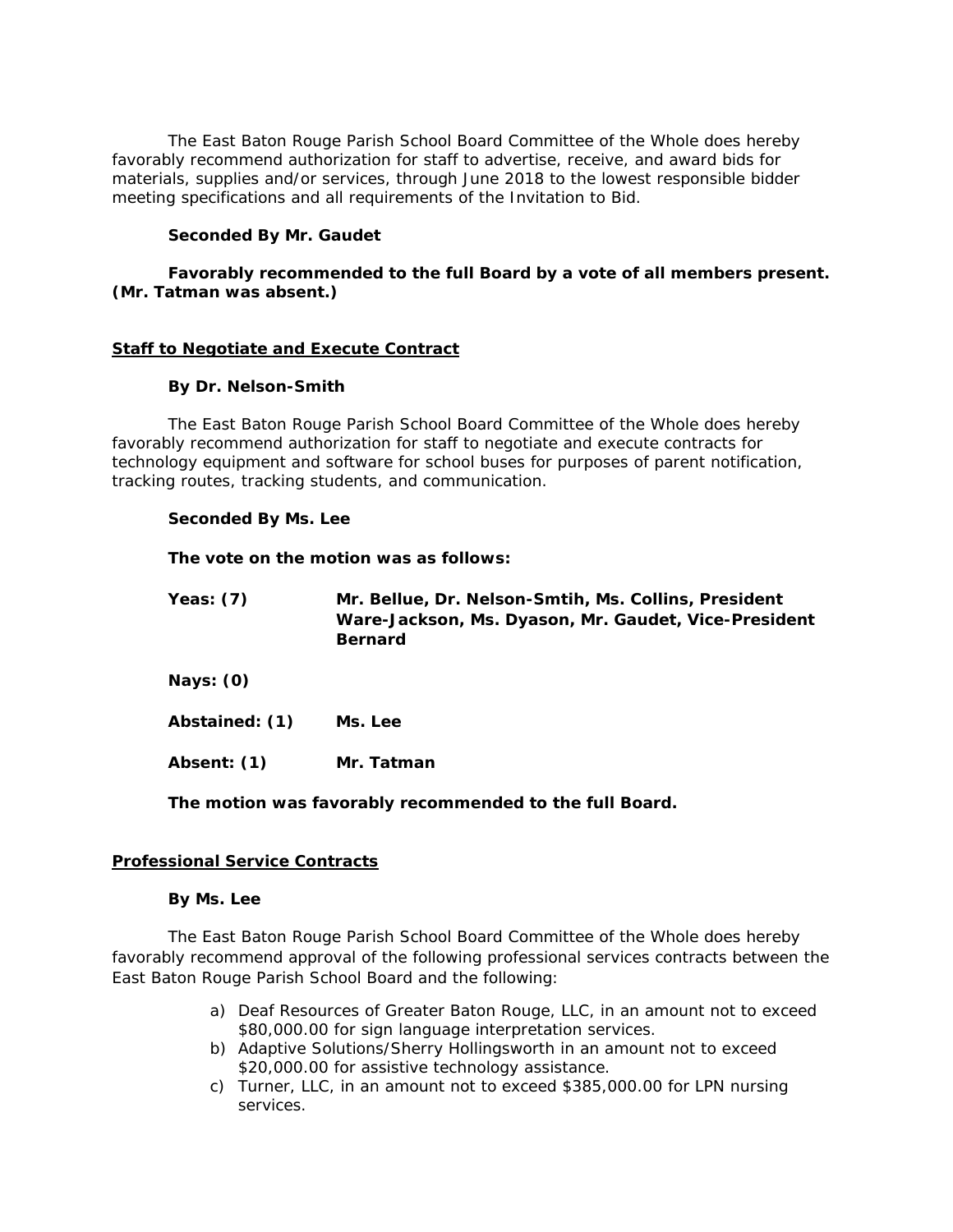- d) Pediatric Services of America PSA Health Care in an amount not to exceed \$414,000.00 for LPN nursing services.
- e) Sundry Behavioral Services (Dr. Kashunda L. Williams) in an amount not to exceed \$60,000.00 for applied behavior analysis training.
- f) Quality Care Nursing, LLC, in an amount not to exceed \$250,000.00 for LPN nursing services.
- g) International Institute for Restorative Practices in the amount of \$18,885.00 for training through the Region 2 PBIS consortium.
- h) School Leadership Center in the amount of \$19,580.00 for professional development on rigor, learning standards, and use of data for school improvement for non-public Title II sites.
- i) Forward Arts (renewal) in an amount not to exceed \$125,700.00 to provide services to our middle and high schools to support the implementation of Humanities Amped and Culturally Responsive Pedagogy scope of work.
- j) Silver Strong & Associates, LLC, in the amount of \$10,500.00 to provide a two-day training for district leadership on the implementation of *Core Six: Essential Strategies for Achieving Excellence with the Common Core.*
- k) LSU/I CARE in the amount of \$53,100.00 for LSU School Psychology Externs to support the work of the I CARE program through mental health counseling and other services.

### **Seconded By Mr. Bellue**

**Favorably recommended to the full Board by a vote of all members present. (Mr. Tatman was absent.)** 

#### **Grant**

#### **By Ms. Lee**

The East Baton Rouge Parish School Board Committee of the Whole does hereby favorably recommend approval of the Louisiana Department of Education Redesign Grants (Round 1 and 2) in the amount of \$50,000.00 and related contracts for school improvement services at selected Title I schools, per ESSA requirements.

#### **Seconded By Mr. Gaudet**

## **Favorably recommended to the full Board by a vote of all members present. (Mr. Tatman was absent.)**

#### **Charter Contract**

## **By Mr. Gaudet**

The East Baton Rouge Parish School Board Committee of the Whole does hereby favorably recommend approval of charter contracts between the East Baton Rouge Parish School Board and IDEA Public Schools Louisiana and Inspire/NOLA Schools and to provide for related matters.

#### **Seconded By Mr. Bellue**